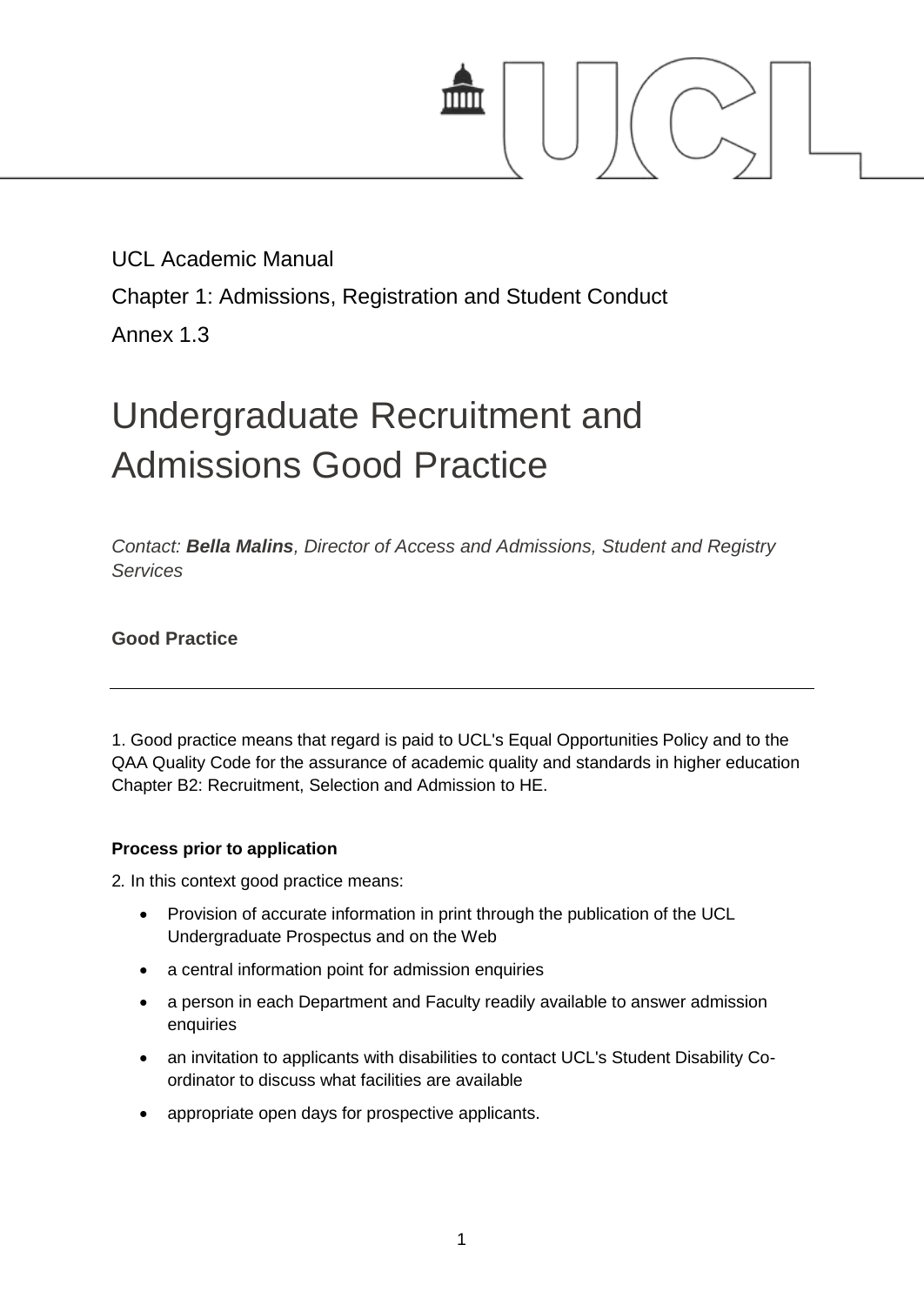#### **Response to application**

3. In this context good practice means:

- all letters being personalised (Dear Mr, Ms, or Dear John) wherever possible, and not addressed to Dear Applicant
- early departmental acknowledgement of application with information about the processing timescale
- prompt processing of application.

## **Interviewing and Open Days**

4. In this context good practice means:

- provision of relevant information about the programme/department /UCL in advance of the visit, including clear instructions on how to find the department
- a programme of events sent with the invitation to the interview/open day
- stating clearly in the invitation to attend the purpose of the interview/open day i.e. whether it forms part of the selection process or is intended to furnish the applicant with more information about UCL etc. or both
- information on what, if any, arrangements there may be should any parents decide to accompany the applicant
- ensuring that all staff and students involved are fully aware of their responsibilities and are available at the required times and venues [this is particularly relevant where more than one department is involved in this process]
- a departmental welcome point
- trained interviewers and well-briefed staff (academic and administrative) and students
- a minimum of two interviewers for every interview
- an informal tour of UCL
- the opportunity to meet current students
- realistic information about when applicants may expect to hear the outcome of any selection decision (if appropriate)
- sending written thanks for attendance at interview/open day and, if appropriate early communication to the applicant of the decision (made by the Faculty on the recommendation of the department) even if the recommendation to the Faculty is that the applicant be rejected.
- departments must not provide the details of any offer they are recommending to the Faculty in any communication with applicants, but they may indicate that they are recommending the offer of a place.

5. Attendance at an interview should not be the sole reason for any visit to UCL; additional "open day" activities should be organised including elements as described below, so that applicants can be given a better insight into the department and UCL. This also avoids the expense and inconvenience to applicants which might result from organising interviews and open days on separate occasions.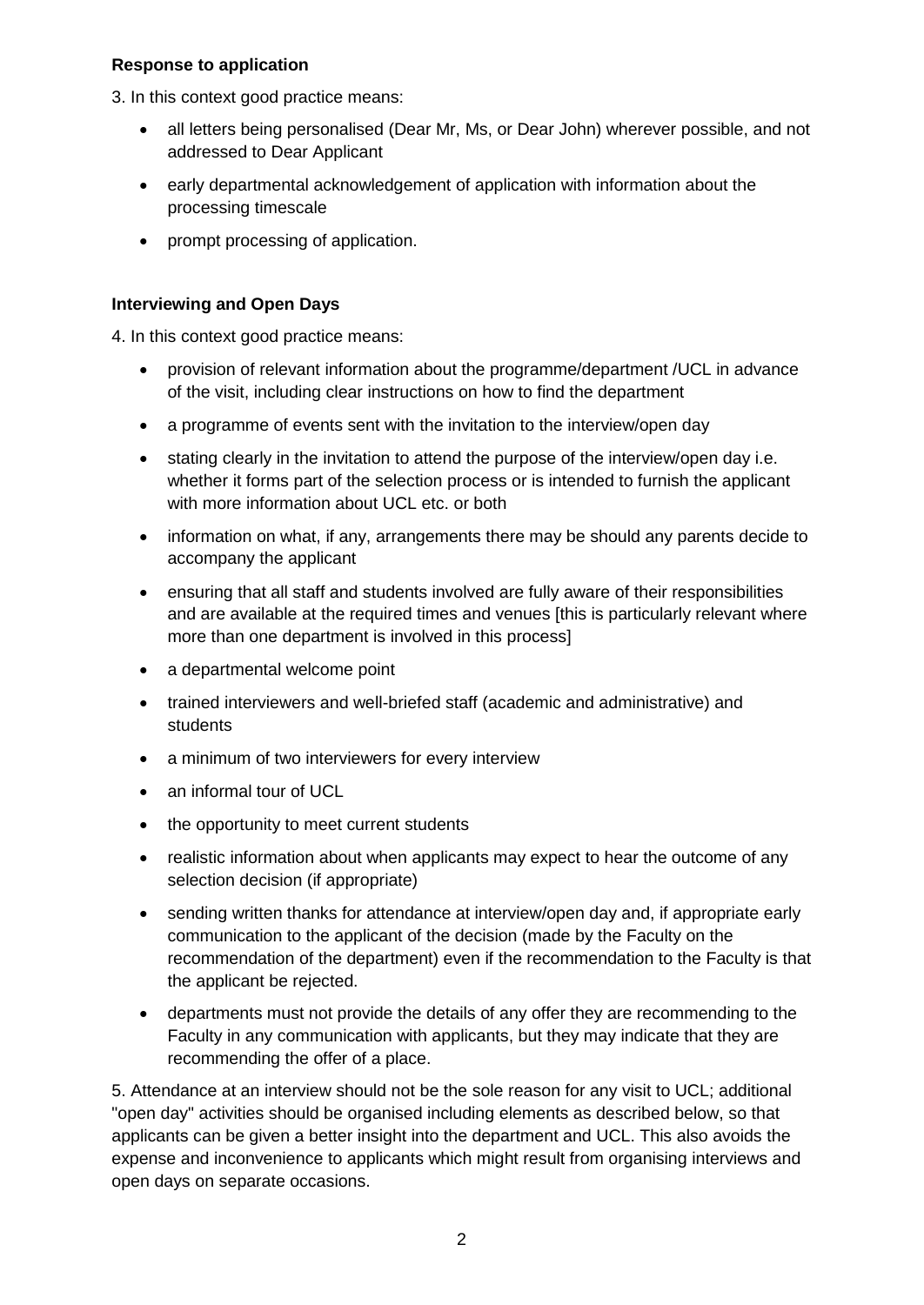6. The purpose of the interview/open day i.e. whether or not it is to form part of the selection process, should be clearly stated in the invitation to attend.

7. Those involved in the day, be they academic or administrative staff, or students, should be well-briefed, enthusiastic and be able to give an accurate impression of the department and UCL. Current students have been found to be our most enthusiastic and helpful ambassadors in this respect.

8. Meeting current students, e.g. over coffee or other refreshments, including lunch.

9. Students are also ideal for taking applicants on tours of UCL, to include where possible a visit to a Hall of Residence and the UCL Union.

10. When applicants arrive at UCL, there should be a departmental welcome point and a member of staff and/or a student to greet them.

11. A programme outlining the activities of the day should be sent with the invitation to the interview/open day. Efforts should be made to minimise the amount of time candidates are left unoccupied. Activities departments may consider are: displays, talks by staff and students, a mini-lecture or tutorial, video or other presentation, briefing sessions on departmental structure/modules, etc.

12. Some departments may require students to be tested or assessed in some way (including speaking a foreign language). In these instances it is essential that all applicants are informed of what they may expect in advance of the visit.

13. The scheduling of interviews and other activities should take account of the distance applicants have to travel both to arrive at UCL and to return home.

14. Departments should also ensure that all staff and students involved in the interview event are fully aware of their responsibilities and available at the required times and venues (this is particularly relevant where more than one department is involved in this process).

### **Process prior to admission including confirmation**

15. In this context good practice means:

- at least one well-briefed member of staff in each department and faculty to deal authoritatively with student enquiries after A-level, etc., results have been released
- individual departmental letters of confirmation and congratulation
- information about enrolment and registration procedures, induction arrangements, reading lists, etc. sent well in advance of the start of the academic year.

16. It is one of the duties of departmental Admissions Tutors, or an appropriately informed deputy, to be in UCL when the A-level results are made available (normally three working days before their general publication) until such time as they have been able to deal with the confirmation of applicants' places. If an Admissions Tutor is unable to be in UCL at any time during this period, they must ensure that both their deputy and their Faculty Office are able to contact them throughout.

17. If not the departmental Admissions Tutor, then some other member of the department should be available to deal with student enquiries between the publication of the A-level results and the deadline for confirmation of applicants' places. Members of staff who are not adequately informed should not be left to handle enquiries. It creates a very bad impression when either nobody, or someone who cannot provide help, is left to handle enquiries.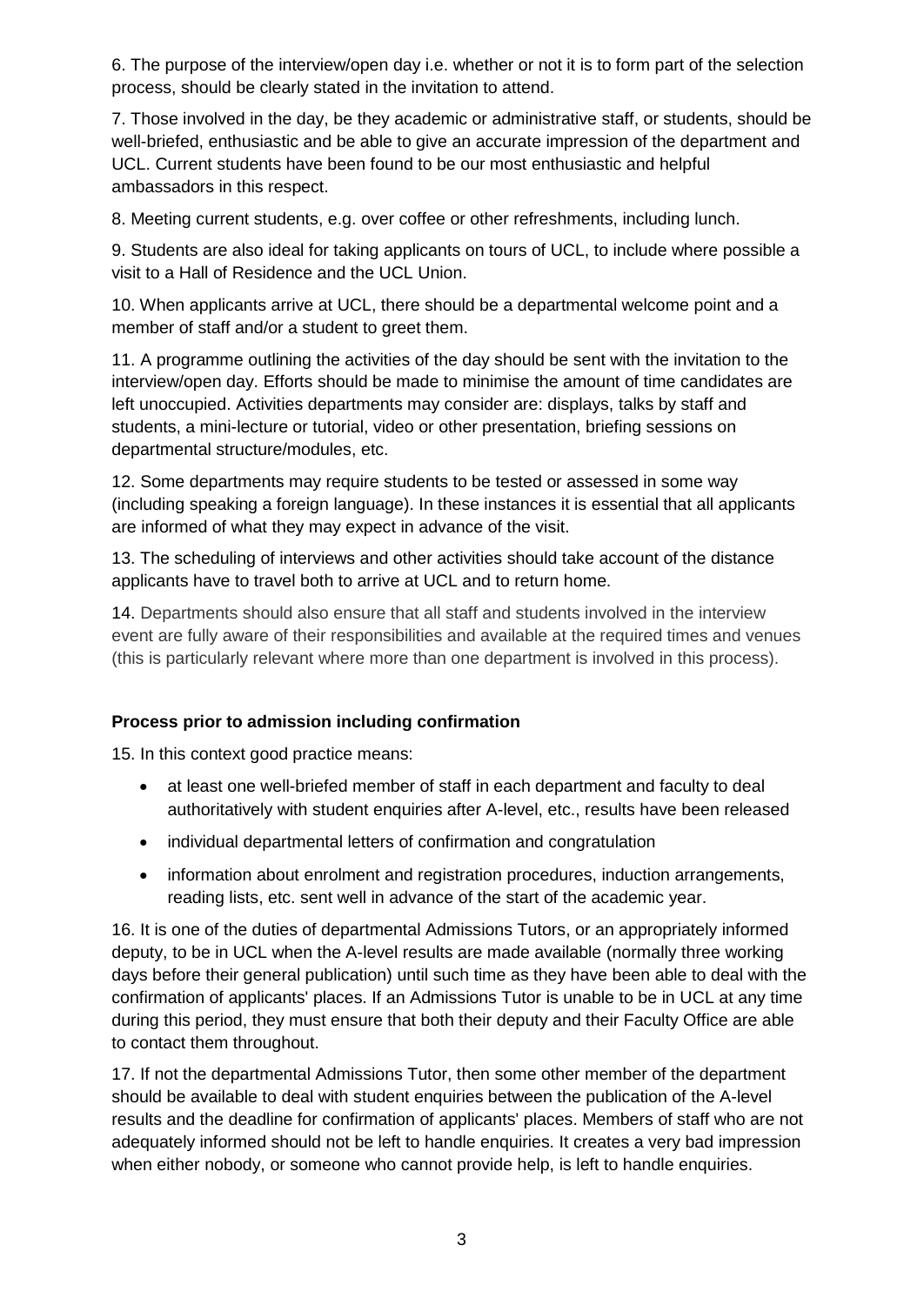18. All decisions and any subsequent changes must be immediately communicated to the Faculty Office or Admissions as appropriate.

19. All departments must ensure that there is cover from 9.00 am to 5.00 pm (including lunch times) to handle telephone enquiries, during the first two days after the publication of the Alevel results to students. After that period, reasonable cover should be provided up until the start of the academic year.

20. At confirmation time, the applicant should be sent an individual departmental letter of congratulation (where appropriate) and welcome, which should also include additional, relevant information (see above). Some departments individualise these further by appending a short hand-written note at the end.

21. UCL does not enter Clearing and, only in exceptional situations of procedural expediency, should any student be accepted via the UCAS Clearing process.

### **Induction**

22. In this context good practice means:

- participation in the UCL Transition Programme
- efficient enrolment and registration procedures
- an orientation programme for international students
- a formal welcome by the Dean of the Faculty and/or Faculty Tutor
- familiarisation with the whole institution
- maps
- general information booklets
- introduction to, e.g., libraries, computer facilities, UCL Union, student life in London, etc.
- familiarisation with the department and a welcome by the Head of Department
- tour of department, where appropriate
- written information about the department, its modules, facilities, who to contact, etc.
- social events with fellow students
- social events with staff
- early meeting with Personal Tutor
- student mentors
- advice on relevant study and essay writing skills.

#### **Information supplied**

23. In this context good practice means*:*

- a statement of the aims and objectives of the degree programme
- clear information on the structure of the degree programme